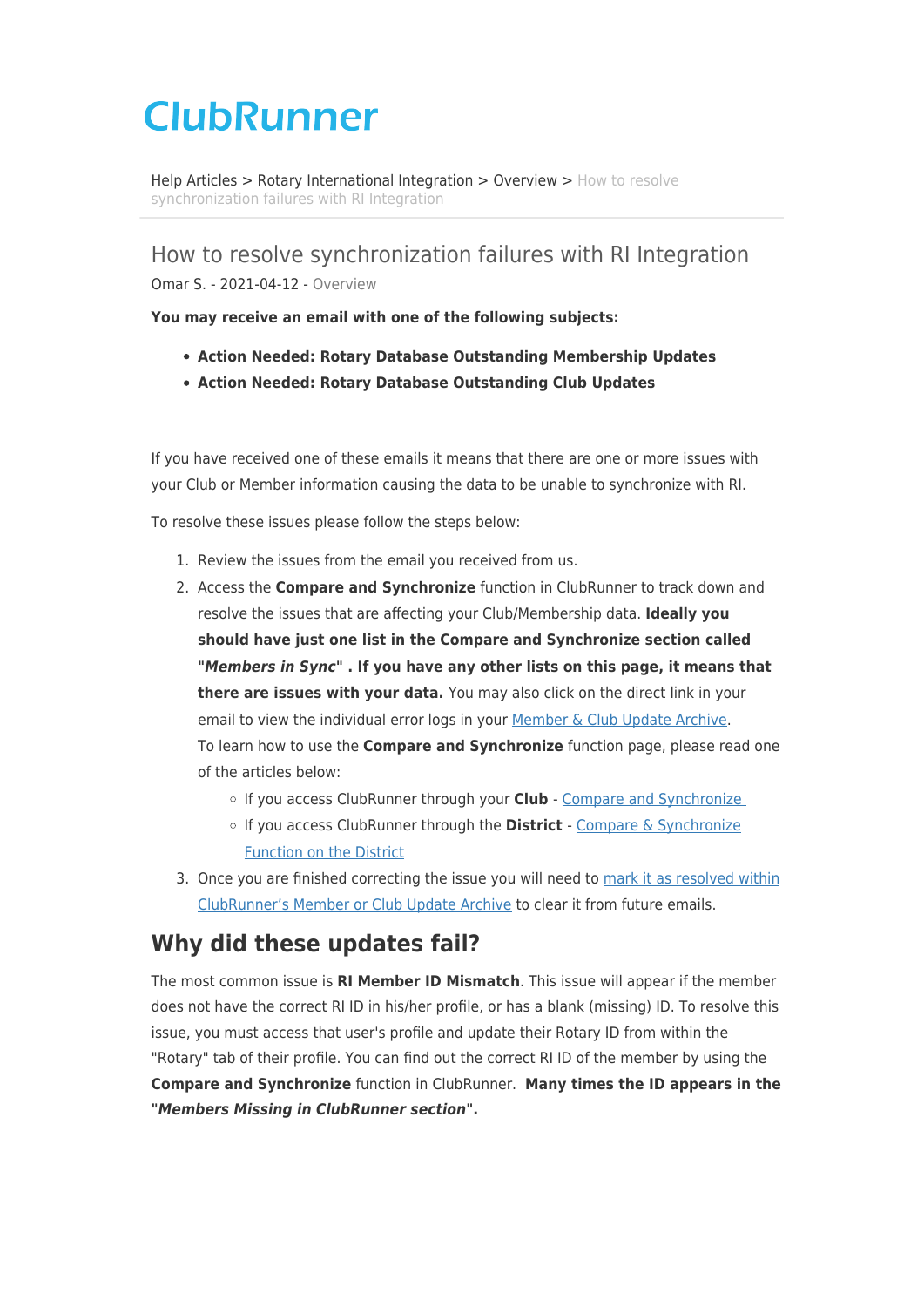#### **Members Missing in RI**

These members are active and honorary members in ClubRunner, but do not appear on the RI membership list. To add to RI, click on the link to the right.

| Name $\sim$   | $ID -$ | <b>CR</b><br><b>Member</b><br>Type $\sim$ | RI<br>Member<br>Type $\sim$ | Date<br>Added<br>$\overline{\phantom{a}}$ | <b>Actions</b>   |
|---------------|--------|-------------------------------------------|-----------------------------|-------------------------------------------|------------------|
| Hairs, Janeva |        | Active                                    | ۰                           | Aug 21,<br>2020                           | Add Member To RI |

#### **Members Missing in ClubRunner**

These members are active and honorary members currently listed on the RI database, but do not appear in your ClubRunner list. To add to ClubRunner, click on the link to the right.

| Name $\sim$   | $ID -$   | <b>CR</b><br>Member<br>Type $\sim$ | Member<br>Type $\sim$ | Date<br><b>Joined</b><br>$\overline{\phantom{a}}$ | <b>Actions</b>           |
|---------------|----------|------------------------------------|-----------------------|---------------------------------------------------|--------------------------|
| Hairs, Janeva | 10974492 |                                    | Member                | Dec 17.<br>2020                                   | Add Member To ClubRunner |

The other most common issue is that the member's name in ClubRunner does not match that of RI's database. ie. John Smith in ClubRunner vs Jonathan Smith in RI. This name discrepancy can trigger many different types of failures with synchronizing your data. Click the blue "Compare" button beside that member to consolidate the member information between ClubRunner and RI.

#### **Member Name Mismatches**

These members are listed both in ClubRunner and Rotary International, but with different first and or last names. Click on the Compare Link to choose to update their name in Rotary or ClubRunner.

| Name in ClubRunner $\sim$ | Name in Rotary $\sim$ | $ID -$   | <b>Actions</b> |
|---------------------------|-----------------------|----------|----------------|
| Hairs, Jan                | Hairs, Janeva         | 10974492 | <b>Compare</b> |

# **Additional Information**

This message, if any is shown, is the real message ClubRunner received from Rotary International while trying to process the request. In many cases it can help you to better understand why the change did not go through.

How to access the Member & Club update archive

The email you received contains a direct link to these areas to mark the issues as resolved. You can review the following links to learn how to access these areas if you cannot click on the links in the email.

#### **If the Club has ClubRunner:**

- [Member Archive](https://clubrunnersupport.com/kb/articles/ri-member-update-archive)
- [Club Information Archive](https://clubrunnersupport.com/kb/articles/club-updates-archive)

#### **If the Club uses ClubRunner at the District:**

• [Member Archive](https://clubrunnersupport.com/kb/articles/how-to-use-the-ri-integration-member-updates-archive-on-the-district)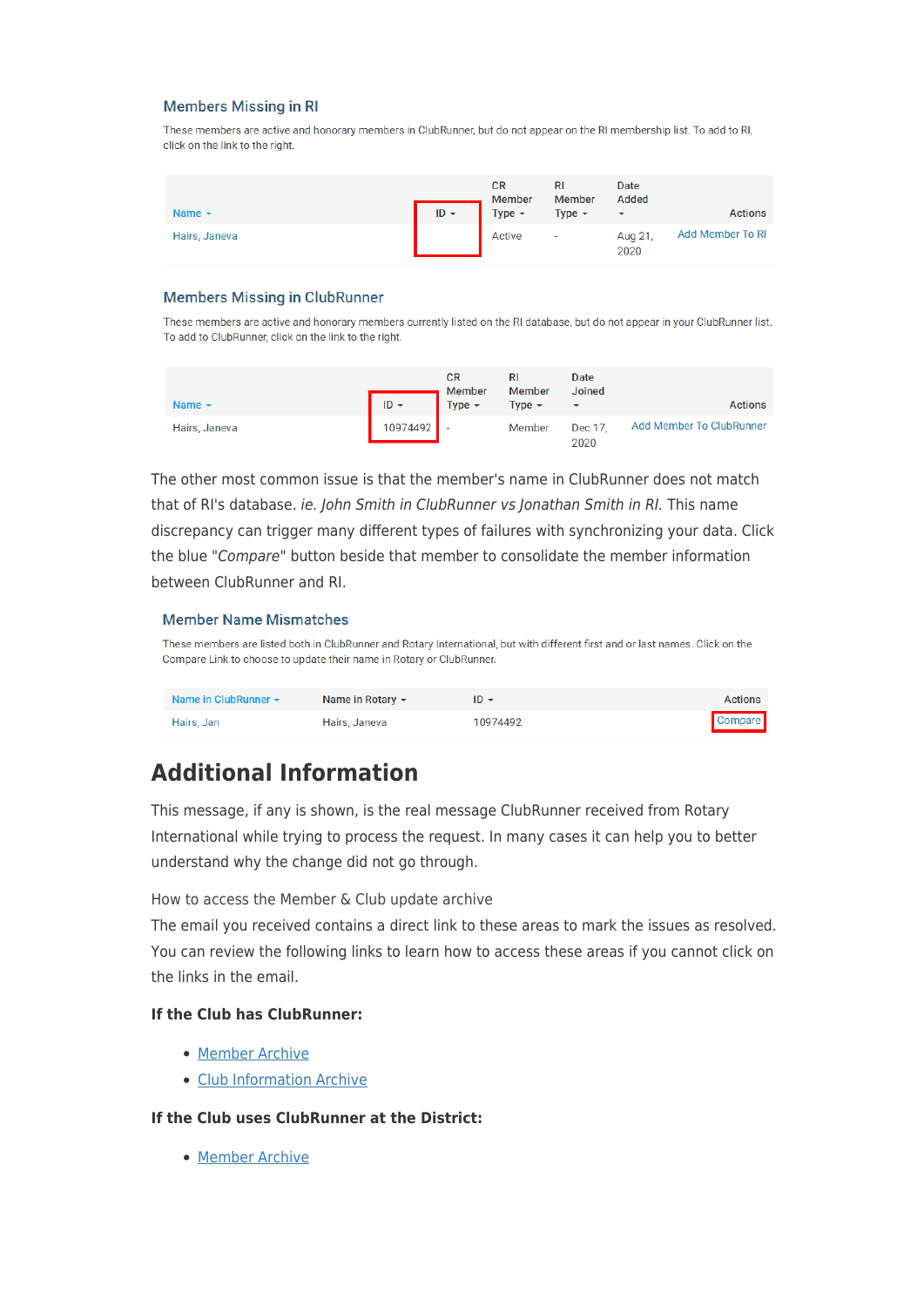• [Club Information Archive](https://clubrunnersupport.com/kb/articles/club-updates-archive-on-the-district)

#### **If you are a District Administrator assisting a Club:**

- [Member Archive](https://clubrunnersupport.com/kb/articles/how-to-use-the-ri-integration-updates-archive-district)
- [Club Information Archive](https://clubrunnersupport.com/kb/articles/club-updates-archive-district)

How to mark items as resolved

Each issue in the email you receive from us needs to be marked as resolved so it will be dismissed from the weekly RI integration issue emails.

Now that you are in the Members or Club Update Archive, you can view all of the issues that are outstanding. **The page defaults to showing you the last 90 days of Rotary Integration archives**. If you are not on the Members or Club Update Archive page, please refer to the links above to learn how.

### **Locating issues to be resolved in the Member Archive**

You can search for individual issues in several ways for Member Updates:

- 1. By Member.
- 2. By Integration Type.
- 3. By Date.
- 4. Filter Specific Results via Search.

**Note:** If you have additional permissions on the District you can also filter by specific clubs. **RI Member Integration Archive** 

| Member                     | -- All Members --                 | $\checkmark$             |                                                                                                               | Show                   |
|----------------------------|-----------------------------------|--------------------------|---------------------------------------------------------------------------------------------------------------|------------------------|
| <b>RI</b> Integration Type | -- All Event Types --             | $\checkmark$             |                                                                                                               |                        |
| Date Range                 | Jan 12, 2021<br>From              | 箘<br>To<br>Apr 12, 2021  | 餔                                                                                                             |                        |
| Filter records:<br>Q       |                                   |                          | 25<br><b>Display</b><br>records<br>$\checkmark$                                                               | <b>Export to Excel</b> |
| Name $\sim$                | Change Type $\rightarrow$         | Archived -               | Status $\rightarrow$                                                                                          | Notified $\sim$        |
| Sansum,<br>Annabelle       | Executive Change<br>New Executive | Apr 12, 2021 at 10:07 AM | No Executive Position Match<br>Executive Position Not Supported in RI Integration                             | No                     |
| Broom, Peter               | Gender Change                     | Mar 09, 2021 at 2:16 PM  | Skipped Due to Club Privacy Settings<br>Update/Add skipped based on club's privacy<br>settings for this field | No                     |

## **Locating issues to be resolved in the Club Archive**

You can search for individual issues several ways for Member Updates:

- 1. By Integration Type
- 2. By Date
- 3. Filter Specific Results via Search

**Note:** If you have additional permissions on the District you can also filter by a specific club.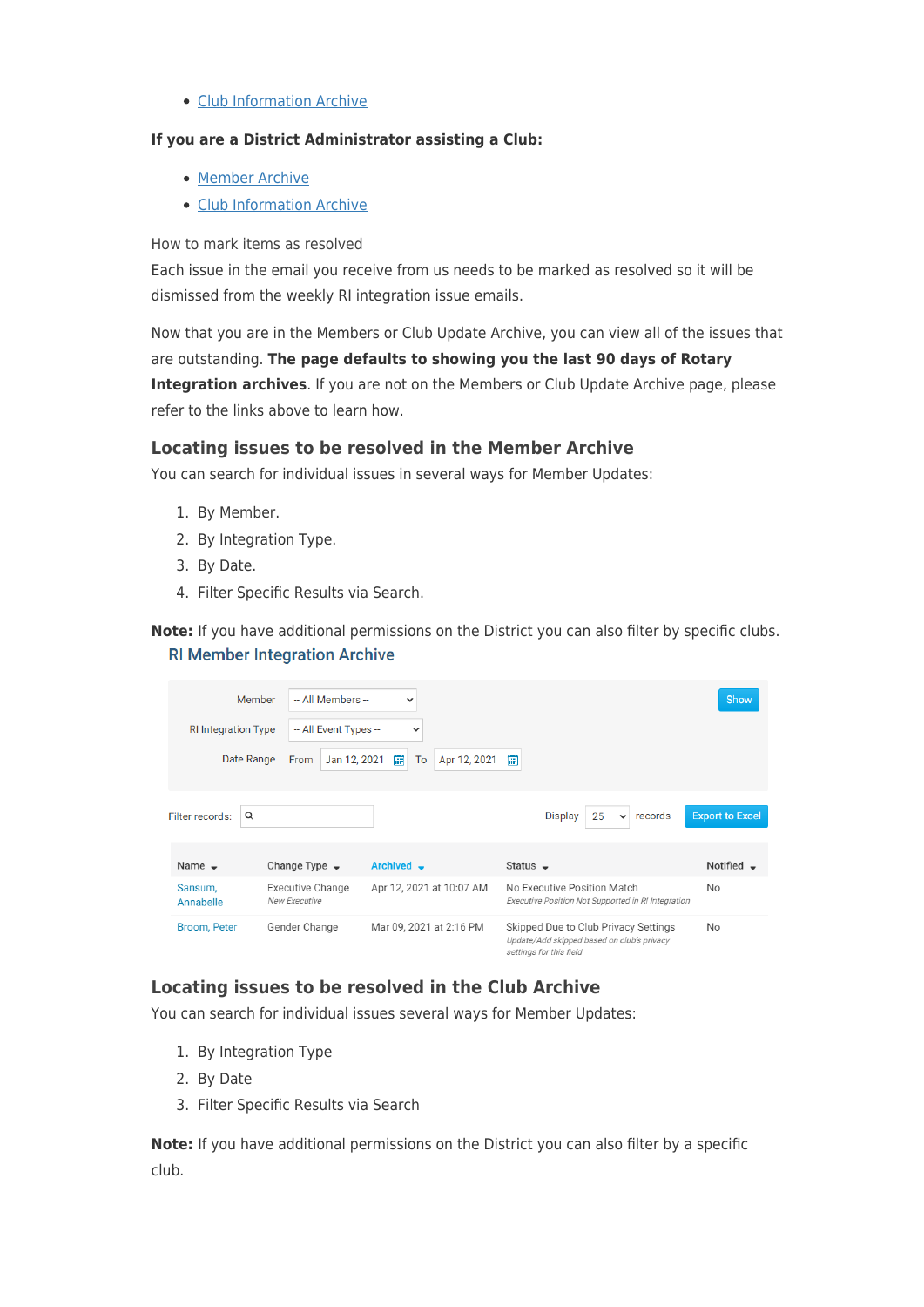#### **RI Club Integration Archive**

| RI Integration Type         | -- All Event Types --<br>Date Range<br>Jan 12, 2021<br>From | $\sim$<br>曲<br>通<br>Apr 12, 2021<br>To    |                        |                            | Show                   |
|-----------------------------|-------------------------------------------------------------|-------------------------------------------|------------------------|----------------------------|------------------------|
| Filter records:<br>Q        |                                                             |                                           |                        |                            | <b>Export to Excel</b> |
| Change Type $\rightarrow$   | Archived -                                                  | Status $\sim$                             | Notified $\rightarrow$ | Initiated By $\rightarrow$ | <b>Actions</b>         |
| <b>Club Mailing Address</b> | Feb 25, 2021 at 3:33 PM                                     | Complete<br>Update completed successfully | <b>No</b>              | <b>Bradley, Bill</b>       | <b>Details</b>         |

## **How to mark issues as resolved**

Locate the individual record you need to mark as resolved.

1. Click on the **Mark as Resolved** link located under the **RI Notified Column**.

| Unable to add new member (unknown reason)<br>Mark as Resolved<br>Bill<br>Home<br>{"Message":"Individual doesn\u0027t have<br>historical relationship with Club or Individual is an<br>active Member." | Smith, John | No | Feb 25, 2021 at 1:58 PM<br>New Member<br>Cannot add new member | Bradley, |
|-------------------------------------------------------------------------------------------------------------------------------------------------------------------------------------------------------|-------------|----|----------------------------------------------------------------|----------|
|-------------------------------------------------------------------------------------------------------------------------------------------------------------------------------------------------------|-------------|----|----------------------------------------------------------------|----------|

2. Enter any comments regarding how you resolved this issue in the comment box.

| <b>RI Integration Archive Comment</b>   | $\times$ |
|-----------------------------------------|----------|
| Comments:<br>Total characters: 0/480    |          |
| Cancel<br>Save<br>-en /5.<br>70 J<br>eп |          |

3. Click **Save**.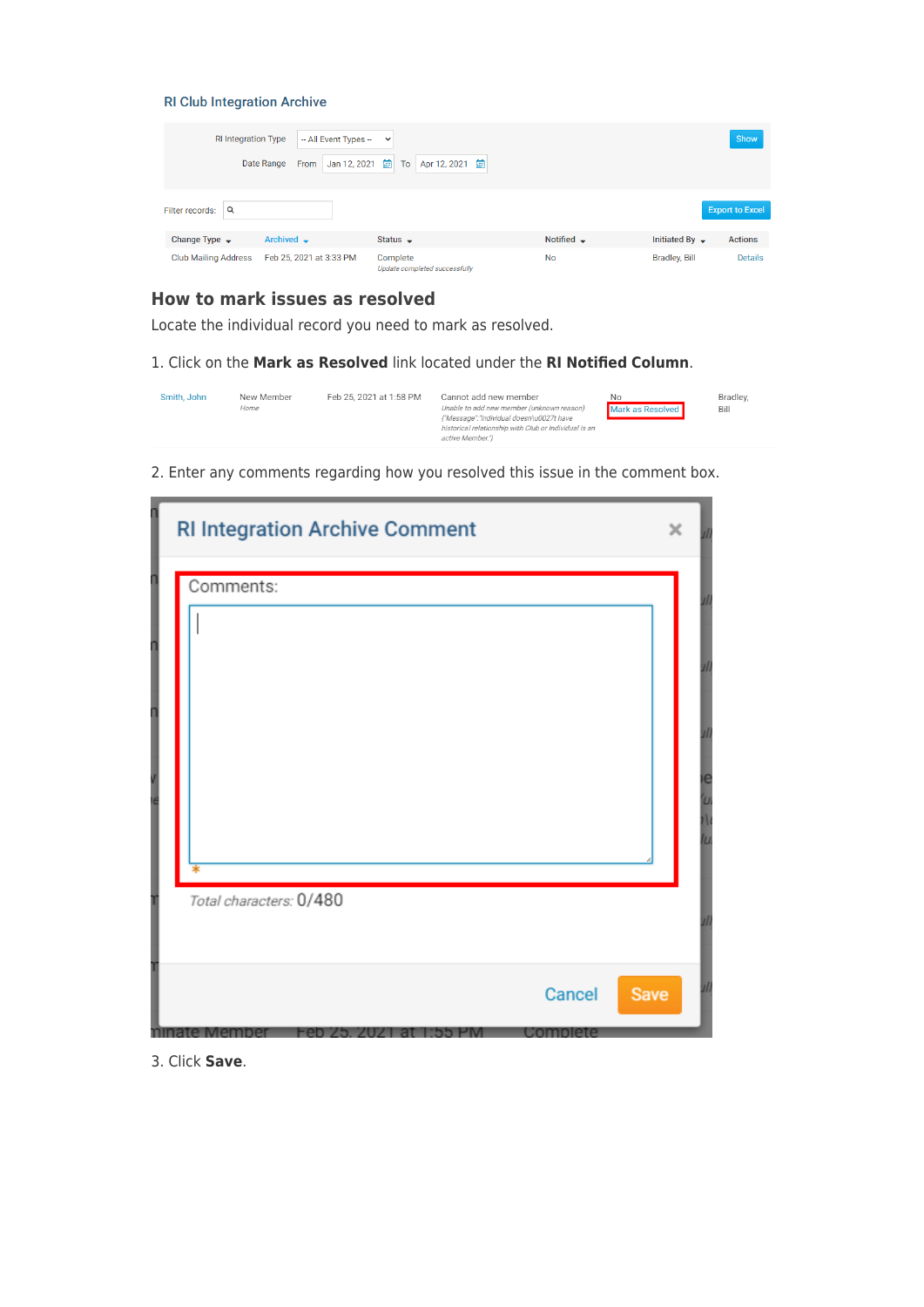| <b>RI Integration Archive Comment</b> | × |  |
|---------------------------------------|---|--|
| Comments:                             |   |  |
|                                       |   |  |
|                                       |   |  |
|                                       |   |  |
|                                       |   |  |
|                                       |   |  |
|                                       |   |  |
| Total characters: 0/480               |   |  |
|                                       |   |  |
| Cancel<br><b>Save</b>                 |   |  |
| complete                              |   |  |

4. Clicking save will finalize the process and you will not receive additional notifications from ClubRunner regarding this issue. You will see a date with a comment icon beside the issue:



5. Clicking on **Details** in the **Actions** column will allow you to view the resolution recorded.